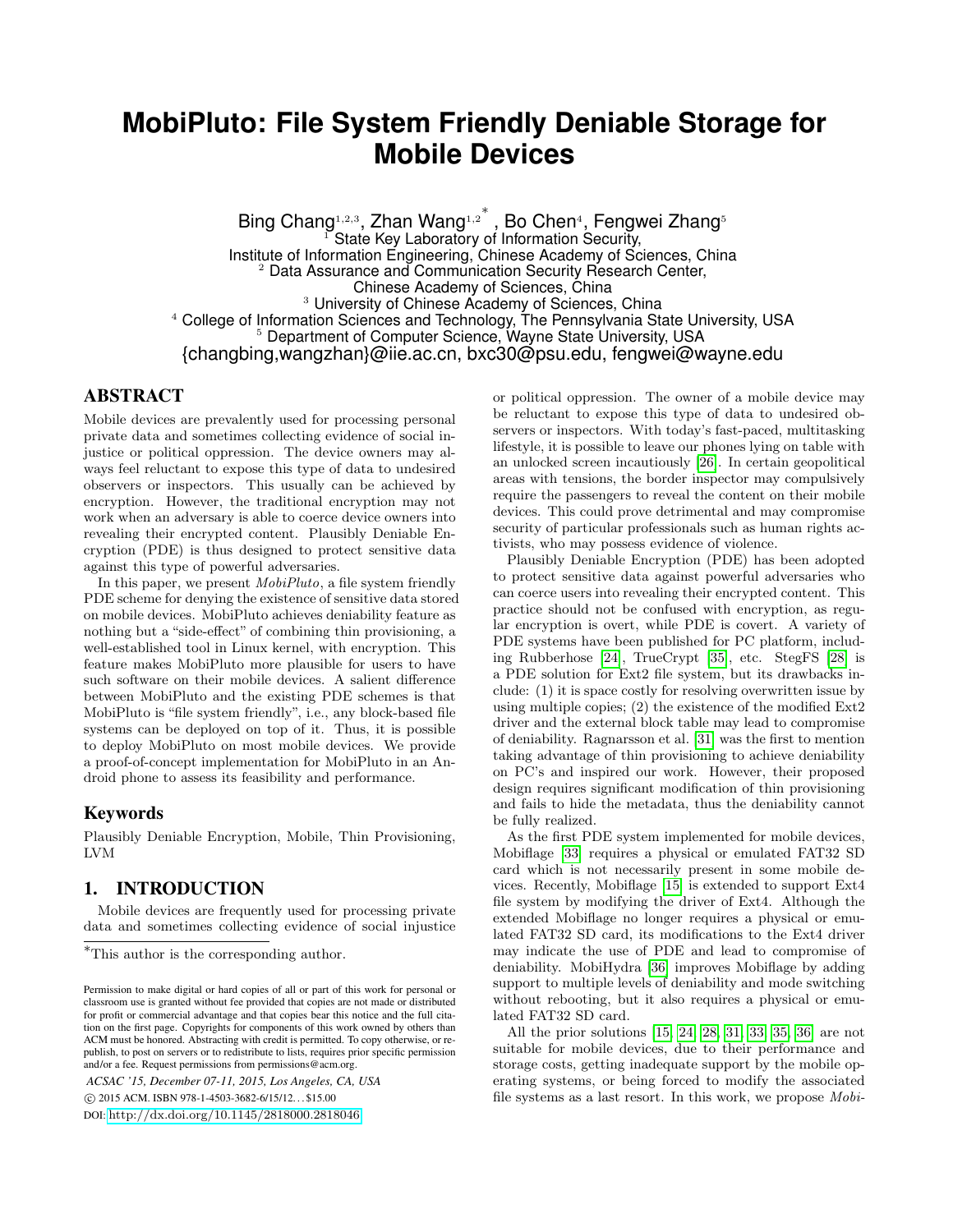Pluto, a file system friendly PDE solution, which can make the existence of sensitive data stored on mobile devices deniable. To achieve deniability, two types of volumes are used: a public volume for storing regular data, and one or multiple hidden volumes for storing sensitive data. The volumes are protected by different passwords and encrypted with associated master keys. The key features of MobiPluto include:

- File system friendly. As data hiding is achieved at the block level, any block-based file systems can be deployed on top of MobiPluto without modifications. To the best of our knowledge, no prior work can provide such a novel feature.
- Deniability as a side-effect. MobiPluto achieves deniability as nothing but a "side-effect" of combining thin provisioning with encryption. Note that thin provisioning has been a well-established tool in Linux kernel.
- User-controlled deniability levels. A user is able to control the number of deniability levels in the system. This can be achieved by choosing the number of hidden volumes during initialization.
- Less storage cost. Compared to the steganographic based schemes [\[16,](#page-9-8) [28,](#page-9-3) [29\]](#page-9-9), MobiPluto does not require extra storage for solving the overwritten problem between public data and hidden data.

We provide a proof-of-concept implementation for Android 4.2.2 on LG Nexus 4 to assess the feasibility and performance of MobiPluto. We also discuss the best practices users should follow to restrict other known issues that may lead to compromise of deniability.

The rest of the paper is organized as follows: Section 2 presents the background. In Section 3, we discuss models and assumptions, including system model and adversarial model. In Section 4, we describe MobiPluto design. In Section 5, we discuss the implementation for Android. We present the evaluation results in Section 6, including security analysis and performance evaluation. In Section 7, we discuss our design. Section 8 presents related work and Section 9 is the conclusion.

# 2. BACKGROUND

## <span id="page-1-1"></span>2.1 Deniable Encryption

Plausibly deniable encryption (PDE) was first explored to maintain the privacy of communicated data against a coercive attacker, who can approach and coerce either the sender or the receiver into revealing the decryption keys [\[19\]](#page-9-10). When being applied to storage encryption, it allows a data owner to decrypt a ciphertext to a plausible and benign decoy plaintext when using a different key, such that the owner is able to deny the existence of the original sensitive data [\[33\]](#page-9-5). For achieving plausibility, it requires that [\[31\]](#page-9-4), 1) the decoy plaintext can be normally found on a computer; 2) all the ciphertexts should be "accounted for", i.e., having a plausible explanation.

#### 2.2 Full Disk Encryption

To protect sensitive data, it can either encrypt individual files/directories (i.e., file system level encryption) or encrypt the entire disk (i.e., full disk encryption). Compared to file system level encryption, full disk encryption (FDE) has several benefits: 1) it transparently encrypts almost everything including the swap space and temporary files, by which the users do not need to bother about which files to be encrypted; 2) it allows to immediately destruct data by simply destroying a small number of keys for FDE. Popular FDE tools include BitLocker [\[4\]](#page-9-11) (for Windows) and FileVault [\[12\]](#page-9-12) (for Mac OS). FDE on Android has been an option since Android 3.0 [\[21\]](#page-9-13) and it is implemented with dm-crypt [\[7\]](#page-9-14).

To deny the existence of sensitive data protected by FDE, the device owner can claim that he/she does not possess the secret keys any more (e.g., he/she has not used the device for a long time, and has forgotten the password), and is not able to decrypt the disk. This however, only provides very weak deniability as the device owner may not be able to prove the aforementioned statement [\[31\]](#page-9-4).

## 2.3 Steganographic File Systems vs. Hidden Volumes

To build practical PDE systems, it typically relies on either steganography or hidden volumes. Multiple steganographic file systems [\[16,](#page-9-8) [28,](#page-9-3) [29\]](#page-9-9) have been designed in the literature to hide data in regular file systems. However, all of them seem to hide deniable data among regular file data. This may result in data loss of hidden files as they may be overwritten by the regular file data. To mitigate the risk of data loss, they usually need to maintain a large amount of redundant data which will lead to inefficient use of disk space. The hidden-volume mechanism (e.g., TrueCrypt [\[35\]](#page-9-2)) can mitigate the risk of data loss by intelligently placing all the deniable files toward the end of the disk. In this way, the redundant data required for data loss can be significantly reduced. Consequently, we choose to use hidden volumes to build MobiPluto.

The hidden-volume mechanism works as follows. The disk is initially filled with random data. Two volumes are created on the disk, a public volume and a hidden volume. The public volume is encrypted (i.e., FDE) by a decoy key and is placed on the entire disk. The hidden volume is encrypted by a hidden key and is placed towards the end of the disk, starting from a secret offset. Upon a coercive attack, the device owner can disclose the decoy key to the attacker, to deny the existence of the hidden volume, as the attacker cannot differentiate the encrypted hidden volume data and the initial randomness embedded on the disk. Note that when using the hidden-volume mechanism to achieve deniability, the data written to the public volume should be placed sequentially (or approximately sequentially), to reduce the risk of over-writing the sensitive data stored in the hidden volume. This explains why the PDE systems [\[33,](#page-9-5) [36\]](#page-9-7) based on hidden volumes prefer to use FAT [\[11\]](#page-9-15) file systems.

#### <span id="page-1-0"></span>2.4 Thin Provisioning

To avoid any potential failures caused by inadequate storage, storage administrators usually need to plan ahead and install more storage capacity than required (i.e., "thick provisioning"). This thick provisioning usually leads to significant waste, as a lot of storage capacity may remain unused over time. Thin provisioning has been designed to optimize storage utilization by eliminating the need for installing unnecessary storage capacity. With thin provisioning, a storage administrator only allocates logical storage space to an application and the system will not release the physical stor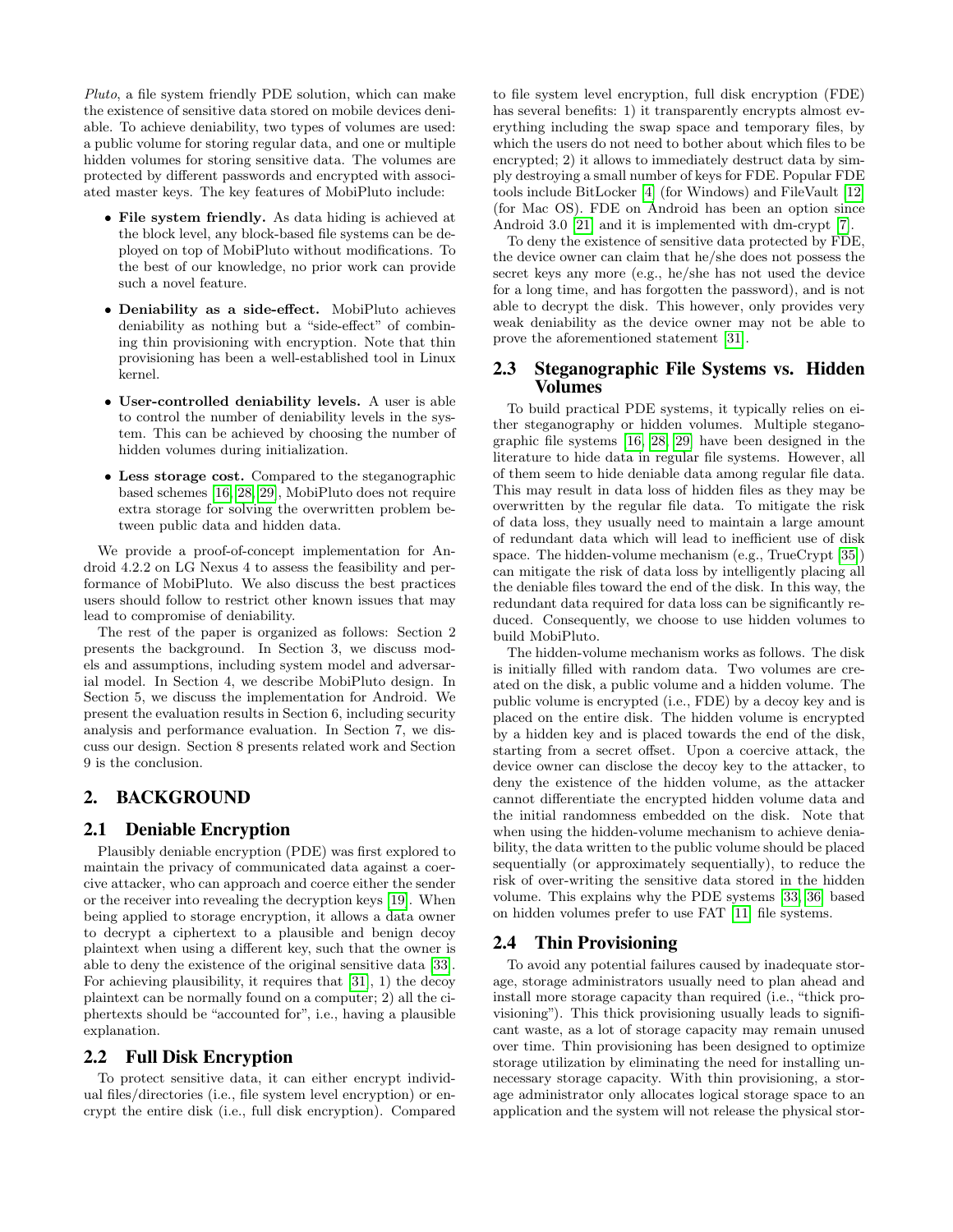age capacity until it is actually required. This "on-demand" storage avoids pre-allocating physical storage capacity, eliminating the waste caused by unused capacity.

Thin provisioning has been implemented by the dm-thinpool module, which works with two devices, a data device and a metadata device. The data device contains blocks of the various volumes, allocated sequentially from the beginning, while the metadata device contains the block mappings. The dm-thin module provides two device mapper targets, thin-pool and thin. The thin-pool target maps the data and the metadata device to a pool device, while the thin target maps this pool device to multiple thin volume devices.

Logical Volume Manager (LVM [\[1\]](#page-8-0)) has gained popularity on Android for being able to flexibly handle internal and external storage [\[2,](#page-8-1) [5\]](#page-9-16). Thin provisioning is added to LVM and can provide much more flexible storage management. As mobile devices become more and more powerful and are expected to be equipped with more and more storage capacity, using thin provisioning to manage mobile storage will become extremely helpful and popular.

In this work, we aim to adapt thin provisioning to build "file system friendly" deniable storage for mobile devices, for the following reasons: 1) The dm-thin-pool module has been added to the kernel, and we can simply rely on the existing kernel features to build PDE systems for mobile devices; 2) A thin volume can be used to build any blockbased file systems, and thin provisioning can transform the non-sequential allocation on the thin volume to sequential allocation on the underlying storage. This makes it possible to combine both thin provisioning and hidden volumes to build "file system friendly" PDE systems.

# 3. MODELS AND ASSUMPTIONS

#### 3.1 System Model

We mainly consider mobile devices equipped with storage media that expose a block-based access interface. Such block-based storage media are used extensively as the internal storage for mobile devices nowadays [\[33\]](#page-9-5), including eMMC [\[14\]](#page-9-17), etc.

For mobile devices equipped with raw flash, MobiPluto cannot directly work, as raw flash does not expose a block interface due to its nature [\[23\]](#page-9-18) (e.g., flash memory has a limited number of program-erase cycle, and cannot be overwritten before being erased, etc.).

#### 3.2 Adversarial Model

We consider a computationally bounded adversary, who can fully control a mobile device after having captured the device's owner. The adversary can get root privilege of the device, and fully control over the device's internal and external storage, etc. Additionally, the adversary can coerce the device's owner to surrender keys, in order to decrypt the storage and obtain the sensitive data stored in the device. As mobile devices usually communicate with the external environment, the adversary may also collude with the wireless carrier or the ISP to collect the network activity logs of suspected devices.

However, we do not consider an adversary who can continuously monitor a suspicious device, and can stealthily take periodic snapshots of the device's storage. In other words, our adversary can only have "one-time", rather than "multiple-time" storage snapshots. This would be practical as the adversary usually can have access to a mobile device only after seizing the user [\[33\]](#page-9-5).

#### <span id="page-2-0"></span>3.3 Assumptions

Our MobiPluto relies on multiple assumptions, as summarized in the following:

- The adversary cannot capture a mobile device which is working in the PDE mode. Otherwise, it can trivially retrieve the sensitive data from the PDE mode.
- MobiPluto needs to be merged with Android code stream, such that the PDE capability is widespread, and the availability of PDE will not be a red flag.
- The adversary will know the design of MobiPluto. However, it does not have any knowledge on the keys and passwords for PDE mode as well as the offset of the hidden volume.
- The adversary will stop coercing the device's owner once it is convinced that the decryption keys have been revealed.
- For a mobile device that uses MobiPluto, we assume the mobile OS, the bootloader, as well as the firmware and the baseband OS are all malware-free (i.e., trusted). Especially in the PDE model, the user will not use the malicious apps controlled by the adversary.

Compared to Mobiflage [\[33\]](#page-9-5) and MobiHydra [\[36\]](#page-9-7), Mobi-Pluto does not require any assumptions on the file systems, and is thus "file system friendly". This will be advantageous in practice, as it allows the deployment of any block-based file systems in MobiPluto PDE systems.

#### <span id="page-2-1"></span>4. MOBIPLUTO DESIGN

In this section, we present the design of MobiPluto. Our MobiPluto provides a file system friendly PDE solution for mobile devices by utilizing hidden volumes and thin provisioning. MobiPluto is named after the Helmet of Pluto, which according to classic mythology, is capable of turning its wearer invisible [\[13\]](#page-9-19).

#### 4.1 Overview

MobiPluto is able to deny the existence of sensitive data by hiding volumes (storing sensitive data) in the empty space of the storage medium. For simplicity of presentation, we consider a simple case which has only two volumes: a public volume created for storing regular data, and a hidden volume created for storing sensitive data. The data stored in the hidden volume are those whose existence the owner wants to deny. If multi-level deniability is required, the number of hidden volumes can be varied accordingly [\[36\]](#page-9-7). By utilizing the interesting properties offered by thin provisioning (Sec. [2.4\)](#page-1-0), we build thin logical volumes ("thin volumes" for short) to achieve a file system friendly deniable storage solution for mobile devices.

In MobiPluto, the public volume is protected by a decoy password and the hidden volume is protected by a hidden password. Specifically, we use a randomly generated decoy key to encrypt the public volume and use the decoy password to encrypt the decoy key, which will be stored in the encryption footer. We use a randomly generated hidden key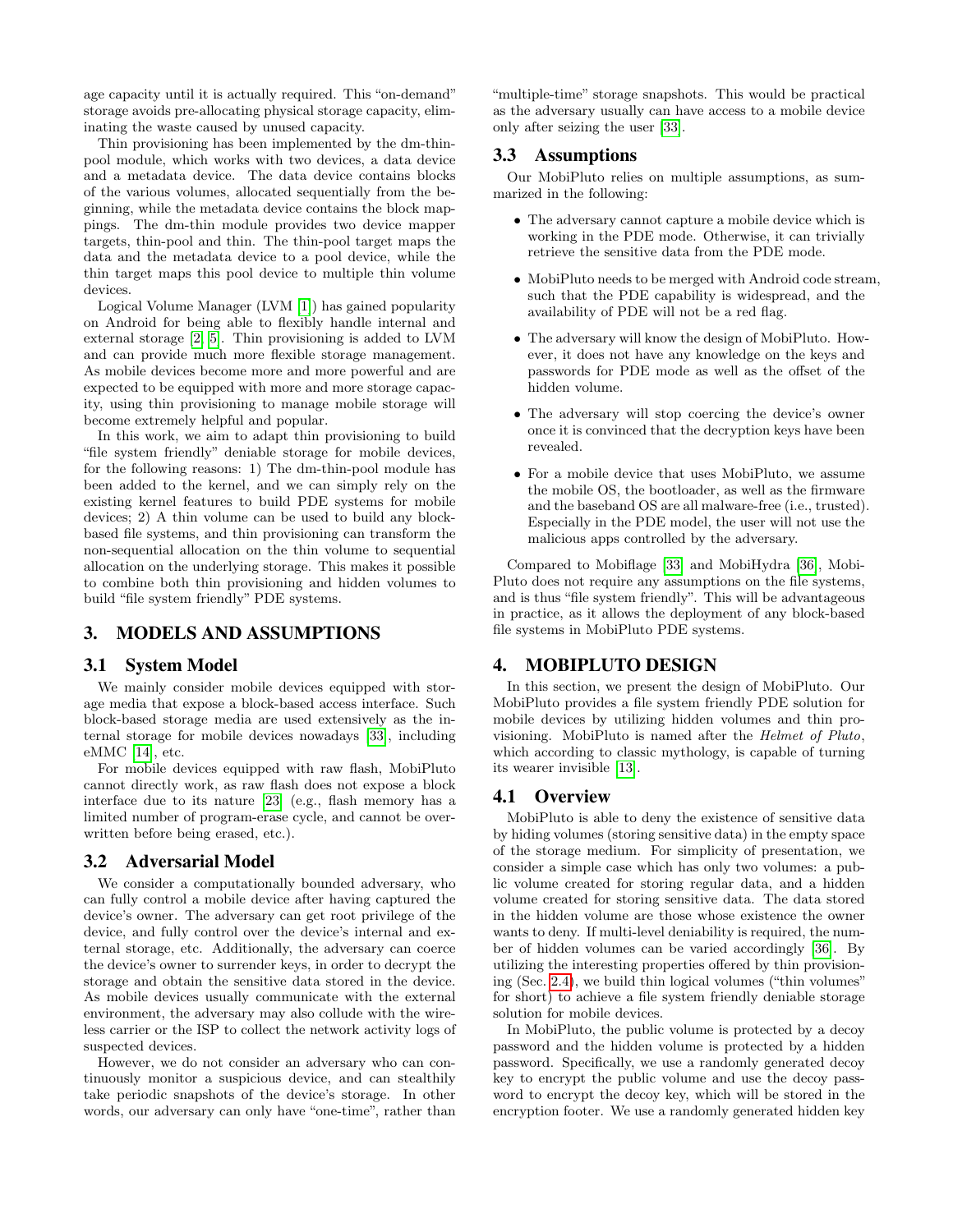to encrypt the hidden volume, and use the hidden password to encrypt the hidden key. The encrypted hidden key will be stored at a secret offset which is generated by the hidden password. To achieve "file system friendly" PDE, we create thin volumes in the public volume and the hidden volume respectively. Upon booting, the password will be used to decrypt the key and the decrypted key will be used to decrypt the corresponding volume. Specifically, if the owner provides the decoy password, the system will boot into public mode, in which the content of the public volume will be present. The hidden volume part of the storage looks no difference from random data. In this fashion, an ordinary observer will be convinced no sensitive data exists. To process sensitive data, the owner should use the hidden password and boot into PDE mode, in which the hidden volume will be located (i.e., the offset of the hidden volume can be generated based on the hidden password) and decrypted by the hidden key.

A more sophisticated adversary may try to examine the utilization of the entire storage space and its availability. Thus, the entire storage space should remain allocatable and usable in the public mode. This can be handled in Mobi-Pluto, as thin provisioning allows dynamically scaling, i.e., we can specify the size of a thin volume that exceeds its allocated capacity.

Note that in the public mode, the system can allocate the entire storage and the storage area that contains the hidden volume just looks like random noise. The adversary cannot infer the existence of hidden volume without knowing the hidden key.

Compared to the existing deniable encryption schemes for mobile devices [\[15,](#page-9-6) [33,](#page-9-5) [36\]](#page-9-7), MobiPluto has a salient advantage: it is file system friendly, i.e., any block-based file systems can be deployed on top of each thin volume. Thus, we can deploy MobiPluto on the internal storage of most mobile devices.

#### 4.2 File System Friendly Deniability

Different file systems may use different allocation strategies (e.g., FAT32 prefers linear allocation [\[11\]](#page-9-15) and Ext4 prefers random allocation [\[15\]](#page-9-6)). FAT32 has the nature of supporting hidden-volume mechanism due to its concentrated metadata and sequential allocation. For a FAT32 formatted device, we can simply place the hidden volume somewhere in the second half of the storage medium, by which the data in the hidden volume will not be easily overwritten by the data in the public volume, as the public volume grows sequentially from the beginning of the storage medium. However, it is problematic to place hidden volumes in an Ext4 formatted device, because: Firstly, the data in the hidden volumes may overwrite all or part of the public volume's metadata. By observing this abnormal overwrite, the adversary may suspect the existence of hidden volumes; Secondly, the data from the public volume may easily overwrite the data in the hidden volumes. In general, if the device is formatted with a file system having similar characteristics like Ext4, we cannot simply create hidden volumes within it.

Thin provisioning can help address the aforementioned concern. By using thin provisioning, we can first create a thin pool and then create thin volumes in the thin pool. The thin pool ties together a small metadata device and a data device, and the latter occupies most of the storage space. Interestingly, the data device in thin provisioning is used linearly (i.e., the space maps allocate space linearly from front to back). To avoid fragmenting free space, the allocation always goes back and fills the gaps in the data device. In this way, thin provisioning can transform the possibly non-sequential allocation on the thin volume to sequential allocation on the data device. This renders it possible to combine hidden volumes and thin provisioning to achieve a PDE solution that allows any block-based file systems to be deployed.

Thin provisioning provides a logical block device (a thin volume), which allows to deploy an arbitrary block-based file system. No matter how the file system uses the logical device, the changes on the data device are linear (see Figure [2\)](#page-4-0). On the thin volume, the non-sequential addresses are mapped to sequential addresses on the data device through mappings in the metadata device. For example, the metadata of an Ext4 file system is evenly distributed on the thin volume [\[10\]](#page-9-20), but through mapping, the metadata is written on the data device sequentially. As a result, we can create hidden volumes on the second half of the public volume's data device. Since the data in the public volume are always written sequentially to the data device (regardless of the allocation strategies of the deployed file system on the thin volume), it is very unlikely that they will overwrite the hidden volumes. In other words, the "file system friendly" feature can be achieved. Note that we write random noise to the storage when initializing and encrypting the hidden volume with dm-crypt and thus in the public mode, the adversary cannot differentiate the hidden volume from the random noise.

Another benefit offered by thin provisioning is that the size of a thin volume can be set larger than or equal to the entire storage space. Since the label, the metadata of LVM and the metadata device of thin pool will occupy space, the thin volume usually cannot use the entire space. However, in the public mode, we can set the thin volume size equal to the size of the entire storage space, by which the adversary will observe the entire space is usable and will not suspect the existence of PDE. Additionally, as thin provisioning is a kernel feature, its existence will not become a clue of the existence of PDE.

#### <span id="page-3-0"></span>4.3 Storage Layout

For the public volume, we use the decoy key to create an encrypted block device over the entire disk. We then use LVM to create a physical volume on the encrypted block device. A physical volume label will be placed in the second 512-byte sector and the first 512-byte sector remains unused according to the default LVM configuration [\[9\]](#page-9-21). We further create a volume group within this physical volume. The metadata of the volume group will be placed right after the physical volume label (see Figure [1\)](#page-4-1).

Next, we create a thin volume (used for storing the regular data) in this volume group. We first create a small ordinary logical volume, which is used as the metadata device for the thin pool. We then create a large ordinary logical volume in the remaining space of the volume group. This volume is used as the data device for the thin pool, on which we can create thin volumes. LVM allocates the space in the data device to thin volumes according to the mappings in the metadata device. On thin volumes, we can deploy any block-based file systems (e.g., Ext4).

For the hidden volume, we first calculate an offset using the hidden password and create another encrypted block de-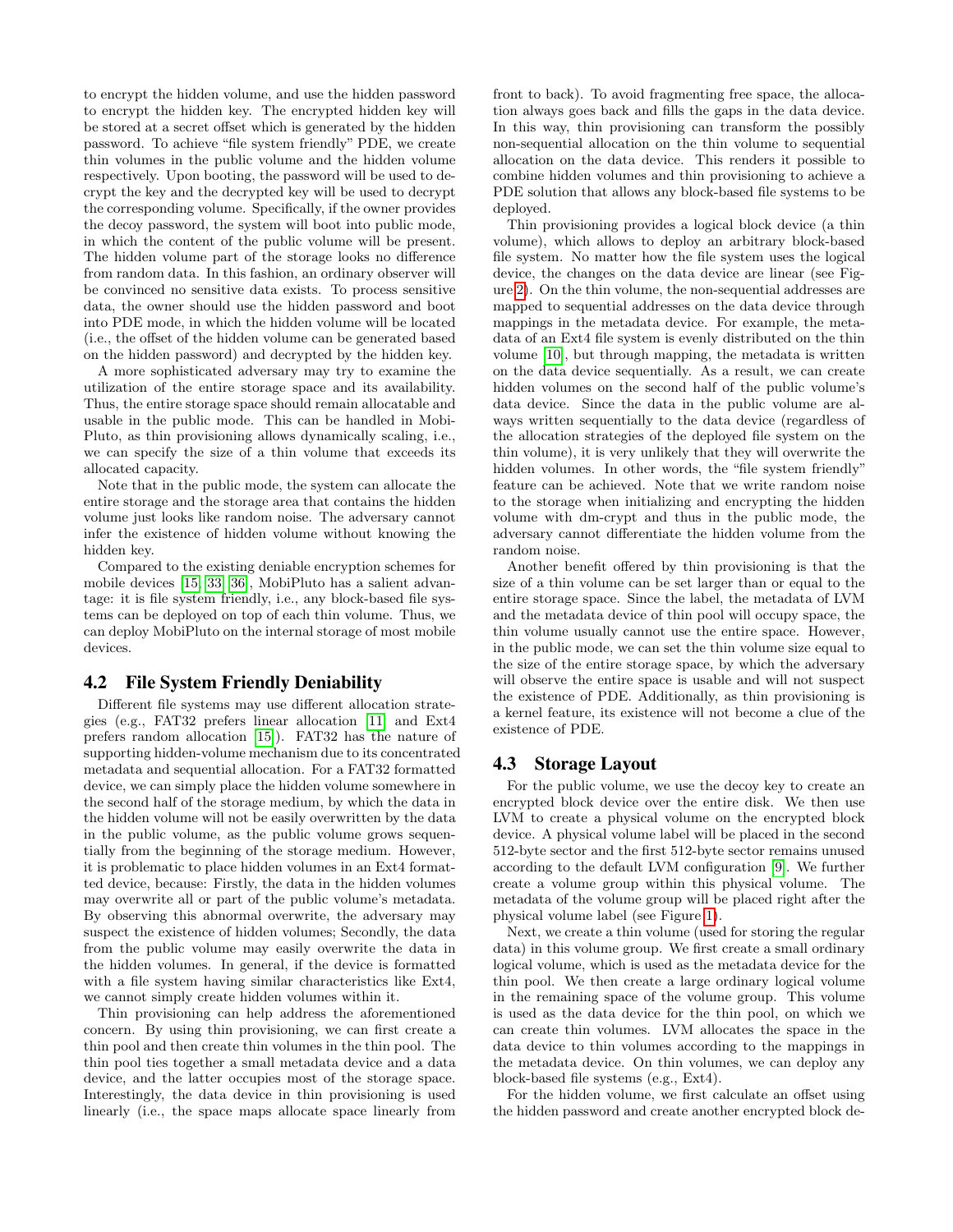

Public Volume (encrypted with the decoy key)

<span id="page-4-1"></span>



<span id="page-4-0"></span>Figure 2: Thin Provisioning and the Hidden Volume

vice within the space between the offset and the end of the storage medium (Figure 1). We then create a thin volume (used for storing the sensitive data) following the aforementioned steps. Note that any block-based file systems can also be deployed on this thin volume.

#### <span id="page-4-3"></span>4.4 Size Calculation

In this section, we describe how to calculate the size of the hidden volume, the metadata device and the data device. For deniability purpose, the thin volume size should be set the same as the total disk size in the public mode.

The hidden volume starts at a specific offset on the storage medium. MobiPluto generates this offset using hidden password in the following way [\[33\]](#page-9-5):

offset = 
$$
0.75 \times vlen - (H(pwd||salt) \mod (0.25 \times vlen))
$$

Here, vlen denotes the number of 512-byte sectors on the physical block device;  $H$  is a PBKDF2 iterated hash function [\[17\]](#page-9-22); pwd is the hidden password; salt is a random salt value for PBKDF2 and it is the same as the one stored in the encryption footer. Thus, we do not need to store another salt.

The hidden volume is stored after the encrypted hidden key (stored at the offset). The hidden volume size can be calculated as follows:

$$
S_{hid} = vlen - \text{offset} - S_{key} - S_{footer}
$$

Here,  $S_{key}$  and  $S_{footer}$  denote the size of the encrypted hidden key and of the encryption footer respectively.

The amount of metadata will vary according to the block size of the thin provisioned devices, the size of the thin provisioning pool and the maximum number of overall thin provisioned devices and snapshots. There is a tool named "thin metadata size" in the thin provisioning tools and it can return the size of thin metadata according to the above input. However, it is space-consuming to add this tool to "boot.img" and our scenario is very simple as we only have one thin volume and no snapshots. We give a calculation of thin metadata device size:

$$
S_{meta} = S_{req} \times vlen/S_{block}
$$

Here,  $S_{block}$  is the block size of the thin provisioned devices.  $S_{req}$  denotes the average space needed by each data device block in thin metadata device. After the thin metadata device is created, the free space in the volume group is used to create the data device. Note that the size of thin metadata device is the same in both the public volume and the hidden volume.

#### 5. IMPLEMENTATION

We implement a prototype of MobiPluto on a LG Nexus 4 device and its Android version is 4.2.2. The source code of the implementation has been released on  $\text{GitHub}^1$  $\text{GitHub}^1$ . We add about 1000 lines of C code into the Android volume mounting daemon (VOLD). We also change some of the default kernel configurations so that we could use the required features (e.g., thin provisioning in kernel). In addition, we

<span id="page-4-2"></span><sup>1</sup><https://github.com/FengweiZhang/MobiPluto>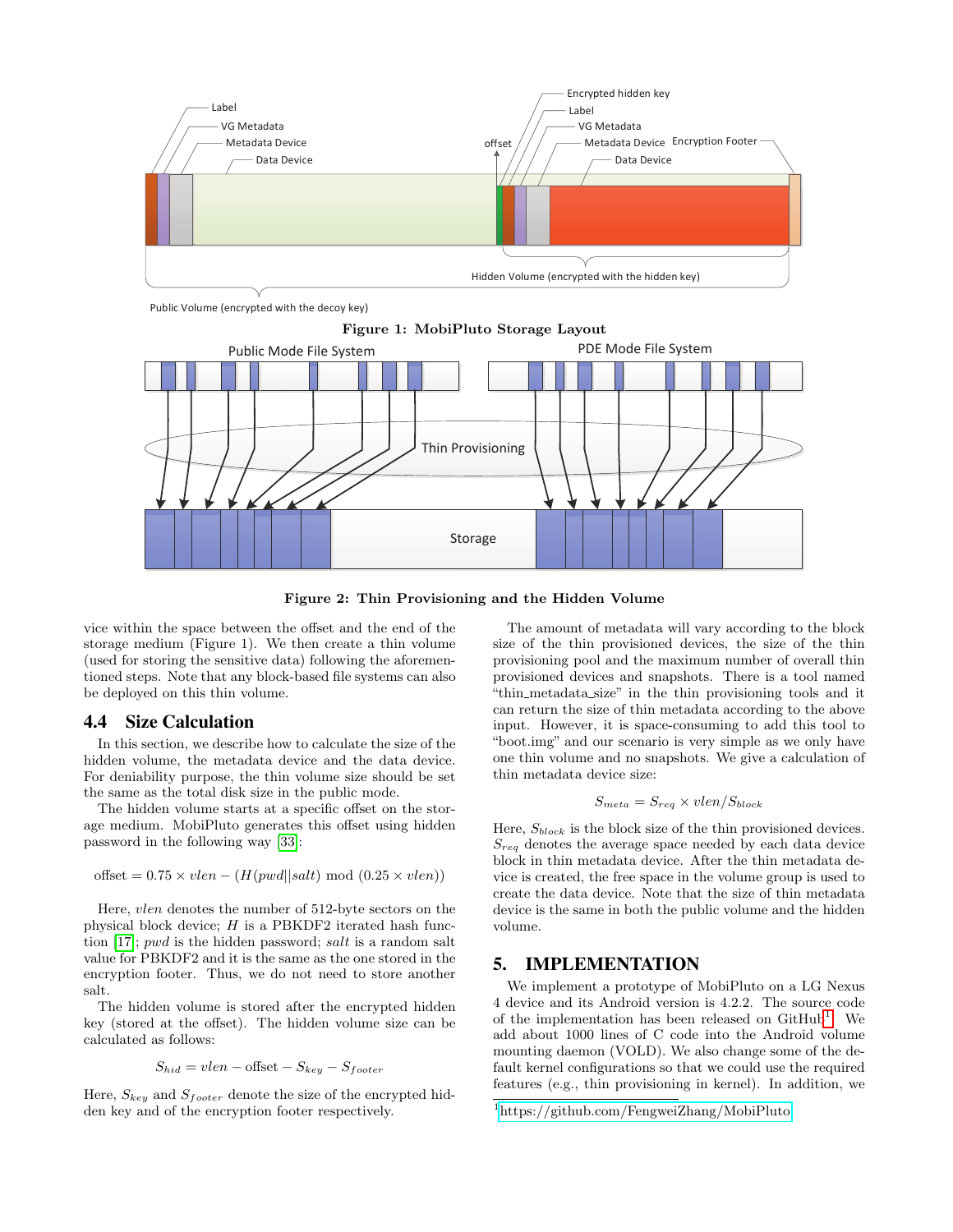compile Logical Volume Manager (LVM) and thin provisioning tools [\[34\]](#page-9-23) for Android and put them in a boot image.

## 5.1 Thin Provisioning on Android

In this section, we describe how we run thin provisioning on Android. Thin provisioning is available in the Linux kernel since version 3.2. Android 4.2.2 uses the Linux kernel 3.4, but the default configuration disables this feature. Therefore, we have to enable it and recompile the kernel. In addition, since we use AES-XTS, the xts and gf128mul kernel crypto modules should be enabled, too.

It is not enough to enable only the thin provisioning feature in the kernel. We have to use LVM to setup logical volumes. Furthermore, we use thin provisioning tools to activate the thin volumes. Thus, we compile LVM and thin provisioning tools for Android. The compiling process requires a specific environment for Android. Besides gcc and g++ tool chains for Android, both tools need to be statically linked. For static compiling, we add "–enable-static link" when configuring LVM and we add "LDFLAGS= -static" to the makefile of thin provisioning tools. Furthermore, the default LVM configuration does not enable the thin provisioning, so we add "–with-thin  $=$  internal" in the LVM configuration for that.

Next, we add both tools to the boot.img using unpackbootimg and mkbootimg which are provided by AOSP [\[8\]](#page-9-24). Note that we modify the access permissions of these files by adding "chmod" command to mako.init in the boot.img. Otherwise, we are not able to use them. After enabling thin provisioning feature in the kernel and adding the tools to the boot.img, we can use thin provisioning on Android.

#### 5.2 User Interface and Pre-boot Authentication

Users can use a command-line utility, vdc, to activate MobiPluto PDE; the command is as follows: "vdc cryptfs pde  $\langle \text{wipe}\rangle$   $\langle \text{decoy}$ -pwd $\rangle$   $\langle \text{hidden}$ -pwd $\rangle$ ". The default Android shell does not maintain history, thus the commands or the passwords cannot be retrieved from a captured Android device.

To make the hidden volume indistinguishable, we first wipe the entire internal storage with random noise. For the public volume of MobiPluto, we use a random key to create an encrypted block device and store the encrypted key and the salt in the encryption footer. We then create a thin volume on the encrypted block device and create an Ext4 file system on the thin volume. We have described the procedure of initializing a public volume and a hidden volume in Section [4.3.](#page-3-0) The size of the metadata device is calculated according to Section [4.4.](#page-4-3)  $S_{req}$  is chosen as 50 for now, and a more accurate value will be investigated in our future work.

When the device is booted but fails to find a valid Ext4 file system on the userdata partition, the system will ask the user to enter a password. The default Android will use this password to decrypt the key in the footer and decrypt the storage medium with this key. If a valid Ext4 file system can be mounted, the system will continue to boot. However, MobiPluto creates a thin volume instead of an Ext4 file system on the encrypted block device. It would be time consuming if MobiPluto enables the thin volume to check the existence of Ext4 file system by mounting it. To reduce the time of checking, we use a Message Authentication Code (MAC) in the following way: 1) We calculate a master secret  $S$  with the corresponding password and the salt in the encryption footer using PKCS5 PBKDF2 HMAC SHA1 function. 2) The encryption key of the volume key is derived from S and a character string "encryption key". 3) The MAC key is derived from  $S$  and another character string "mac\_key". 4) We use the MAC key to compute a MAC for the entire volume header (this header is stored in the second 512-byte sector of the volume). 5) We store the MAC in the first 512-byte sector of the volume, which remains unused when we use LVM. When the user enters a password, the system will check the MAC of the public volume. If it is matched, the password is the decoy password and the system will boot into the public mode. Otherwise, the system will calculate an offset and check the MAC of the hidden volume. If this MAC is matched, the password is the hidden password and the system will boot into the PDE mode. Otherwise, the system asks for another password.

## 6. EVALUATION RESULTS

#### 6.1 Security Analysis

Deniability provided by hidden volumes. In general, storage units are not filled with random data when coming from the manufacturers. In addition, the operating system installation procedures do not fill the entire storage with random data. Thus, the adversary may suspect the existence of PDE after decrypting the disk with a decoy key, as it can find out random data which is not "accounted for" (Sec. [2.1\)](#page-1-1). A plausible explanation from the device owner can be, he/she always fills the disk with random data before putting file systems on it. Although the adversary has the full knowledge of MobiPluto design (Sec. [3.3\)](#page-2-0), without knowing the secrets, it cannot prove the existence of hidden volumes, as they are encrypted by FDE and are indistinguishable from the initially filled random data (Note that MobiPluto uses the encryption function for FDE as the pseudorandom number generator).

To prevent the adversary from identifying hidden volumes without recovering any hidden plaintexts, MobiPluto uses XTS as the block cipher mode, which has been designed for disk encryption, and is able to prevent attacks such as ciphertext manipulation and cut-and-paste [\[27\]](#page-9-25).

Thin provisioning/LVM specific security issues. MobiPluto uses both thin provisioning and LVM tools. Thin provisioning/LVM in either the public mode or the hidden mode will have its own label, VG metadata, metadata device and data device (Sec. [4\)](#page-2-1), which are stored in its own userdata partition, encrypted by dm-crypt with different keys (i.e., decoy key and hidden key). For the hidden mode specifically, the location of the userdata partition is secret and can only be derived when knowing the hidden password. Thus, when the adversary looks into the public volume (i.e., in the public mode), it will not have any clues of the data related to thin provisioning/LVM in the hidden volumes.

Other security issues. We require device owners to choose strong passwords resilient to guessing. The data and existence leakage of hidden files into temporary files, swap space, or OS logs can be mitigated by the two modes of MobiPluto [\[33\]](#page-9-5). MobiPluto is built for mobile devices, which usually use flash storage. An analysis of leakage from flash storage can be found in Mobiflage [\[33\]](#page-9-5). However, it is still not clear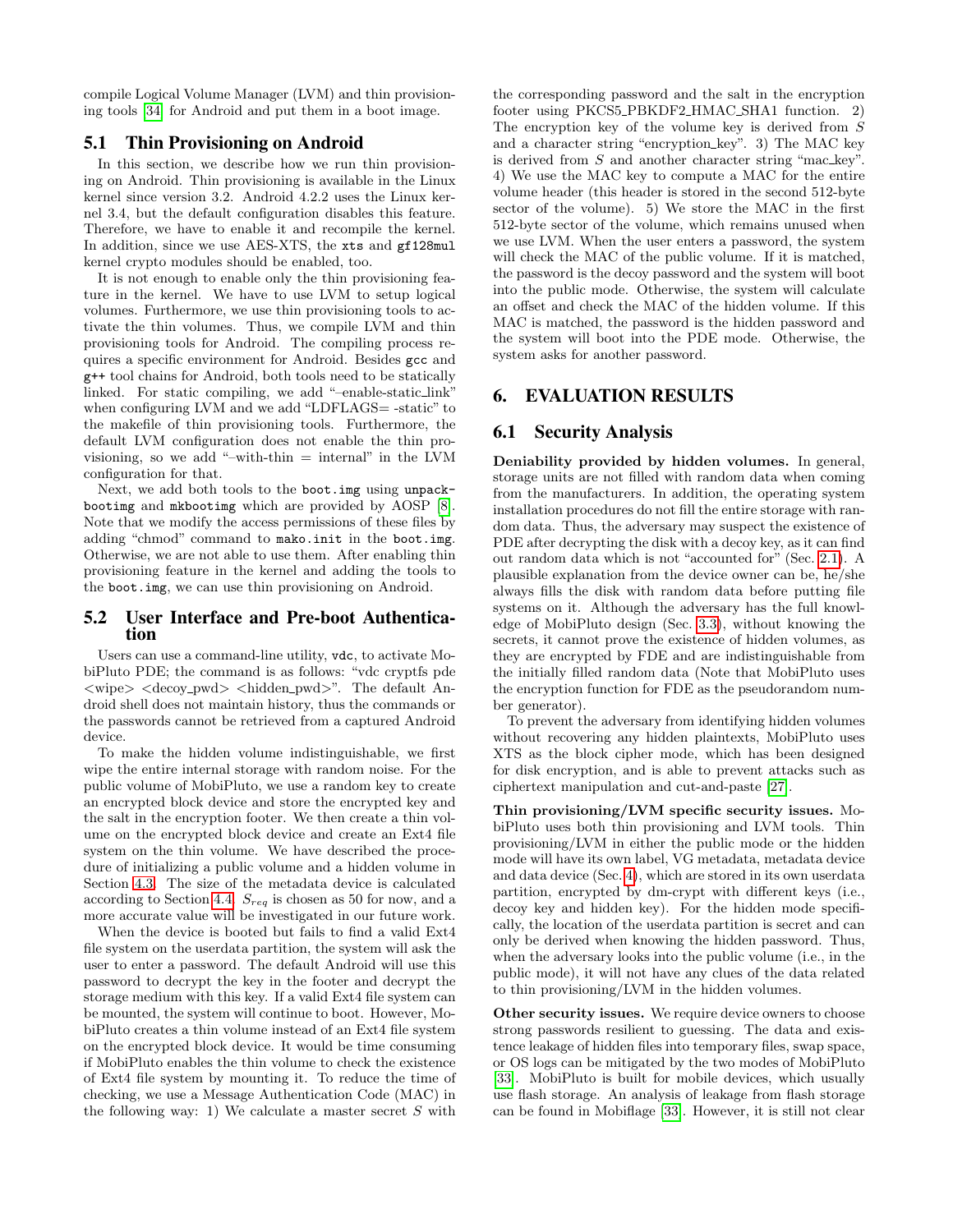

<span id="page-6-0"></span>Figure 3: Sequential Throughput test of dd and Bonnie+ $+$  in KB/s

how this leakage can affect deniability and how to avoid this leakage. It is the subject of future work to further understand this.

#### 6.2 Performance Evaluation

In this section, we describe experimental results of Mobi-Pluto prototype and explain the performance impact on the device. We summarize our findings and provide conclusions.

The main difference between MobiPluto and the default Android is that MobiPluto uses 1) AES-XTS and 2) thin volumes, so we intend to understand how these two points impact the performance. We use three experiments to understand the performance differences among 1) the default Android FDE, 2) the XTS Android FDE (i.e., only replace the AES-CBC of Android FDE with AES-XTS), 3) the public mode of MobiPluto, 4) and the PDE mode of MobiPluto. We conduct the experiments on the internal storage of a LG Nexus 4.

First of all, we use a popular Linux command tool, "dd", to measure the storage performance of the four systems. For the write speed, we execute following command, "time dd if=/dev/zero of=test.dbf bs=400M count=1 conv= fdatasync". It measures the time for writing a 400MB file to the storage. Note that "conv=fdatasync" ensures the data is written to the disk instead of a RAM buffer. In addition, we use "time dd if=234.mp4 of=/dev/null bs=400M" to measure the read speed. Here "234.mp4" is a multimedia file and its size is 3 GB. Note that "dd" command tests the sequential I/O performance. Additionally, we use a popular benchmark, Bonnie++  $[20]$ , to test the sequential  $I/O$ operations. We conduct each experiment 10 times, and the average results and standard deviations are shown in Figure [3.](#page-6-0) We can see that the AES-XTS has a small impact on the read speed, and the use of thin volumes has little influence on the performance.

We use AndroBench [\[25\]](#page-9-27), a popular storage benchmark for Android-based mobile devices, to conduct the second experiment. AndroBench measures the sequential and random I/O operations and SQLite transactions. We repeat the experiment 10 times. Figure [4](#page-6-1) shows the I/O access speed that includes sequential and random read/write. In Figure [4,](#page-6-1) for sequential I/O performance, we can get a similar conclusion to "dd" and Bonnie++ tests. For random  $I/O$  access, the AES-XTS also has a small impact on the access speed. Additionally, Figure [5](#page-6-2) shows throughputs of three SQLite transactions, which are SQLite-Insert, SQLite-Update, and



<span id="page-6-1"></span>Figure 4: I/O Throughput test of AndroBench in MB/s (Seq: Sequential, Rnd: Random)



<span id="page-6-2"></span>Figure 5: The SQLite performance test of AndroBench in transactions per second

SQLite-Delete. Though AES-XTS decreases the throughput of I/O access, it improves the storage performance of SQLite, compared with AES-CBC. However, we can see that from the experiment results, the use of thin volumes decreases the performance. On the whole, the storage performance is not significantly affected.

We use Bonnie+ $+[20]$  $+[20]$ , a benchmark suit conducting tests on hard drives and file systems, for the third experiment. Figure [6](#page-7-0) shows the number of file system operations can be done in one second. We can see from Figure [6](#page-7-0) that both AES-XTS and thin provisioning have a low performance overhead on file system operations, and it gives us a good result that MobiPluto is competitive with the default Android FDE in I/O performance.

Additionally, Bonnie++ shows us the CPU overhead, which indicates the power consumption difference. The CPU overhead shows the CPU requirement of encryption and space allocation, so we can get the power consumption result from it, as shown in Figure [7.](#page-7-1) We can see that the AES-XTS decreases the power consumption and the use of thin volumes has little impact on it. Note that we repeat 10 times for each experiment with Bonnie++, and we show the averages and standard deviations of the experiment results.

The initialization time and the booting time are two factors that affect the user experience. If a user wants to encrypt the phone, the default Android FDE performs an inplace encryption to the internal storage but MobiPluto per-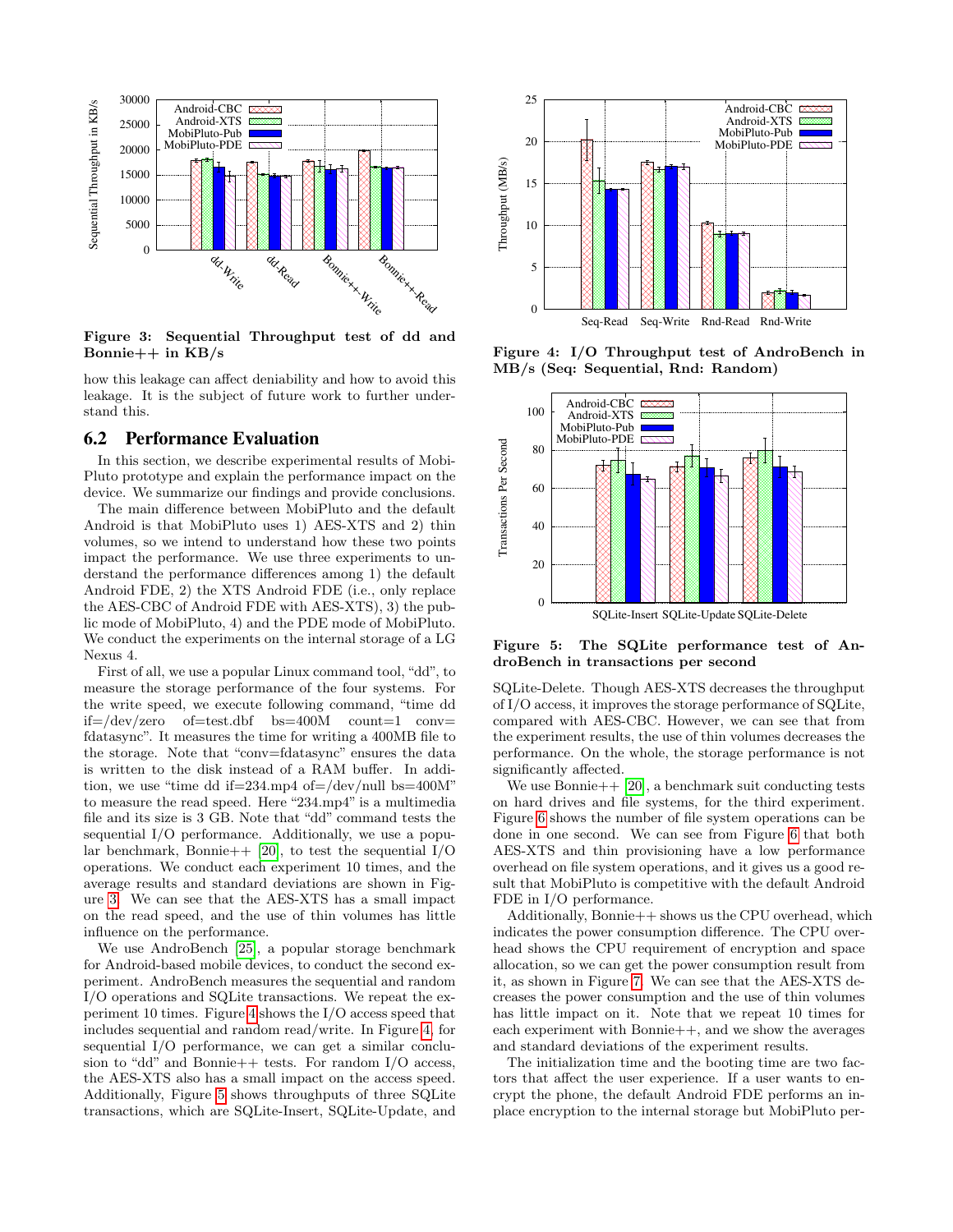

<span id="page-7-0"></span>Figure 6: File system operations per second measured with Bonnie++ (Rnd: Random; SC: Sequential Create; RC: Random Create)



<span id="page-7-1"></span>Figure 7: CPU Usage test of Bonnie++ in percentage (Seq: Sequential; Rnd: Random, SC: Sequential Create; RC: Random Create)

forms a two pass random-wipe. Thus, MobiPluto takes twice as long to encrypt the storage. However, the initialization is a one-time procedure which will not be repeated. To test the initialization time, we use a timer to record the time interval between the moment when the passwords are entered through the vdc command, and the moment when the screen shows up a user interface for password entering. We analyze the booting time by reading the logs of the system. The experimental results of initialization time and booting time are shown in Table [1.](#page-8-2)

## 7. DISCUSSION

Precautions against collusion between the adversary and carriers/service providers. The collusion between the adversary and carriers may disclose the existence of hidden volumes. If a user connects to external networks when working in the PDE mode, a malicious carrier may provide the adversary this user's connection activity logs. As the logs from the carrier may be different from the logs in the public mode of the captured device, the adversary may obtain evidence for the existence of PDE mode. Thus, when working in the PDE mode, we recommend the user open "Airplane Mode" and remove the SIM card. If the user feels the necessity to communicate with the external networks, anonymity should be used. Similarly, to prevent the collusion of the adversary and the service providers, we recommend they use a secondary account with a pseudonym when using any web services in the PDE mode [\[33\]](#page-9-5).

Block-based file systems. MobiPluto relies on dm-crypt, a kernel feature that can encrypt whole disks, partitions, software RAID volumes, logical volumes, as well as files. dm-crypt provides a logical block device interface to the upper level, such that any block-based file systems can be built on top of it. Flash file systems (e.g., YAFFS [\[30\]](#page-9-28)) however, are specifically designed to accommodate the special nature of raw flash memory [\[23\]](#page-9-18). They may not be used on top of block devices, and thus may not be used in MobiPluto. Note that block devices are broadly used as the internal storage for mobile devices nowadays. For example, eMMC [\[32\]](#page-9-29) is used in a large number of Android phones (e.g., Samsung Galaxy S 5, Samsung Galaxy Note 4, Google Nexus 6, LG G3, HTC One M9). Thus, MobiPluto can be used extensively in mobile devices. The raw flash is used as the internal storage in a few early Android devices like Google Nexus One. However, it is rarely used in the latest Android devices. Deploying MobiPluto on the raw flash is possible by modifying the encryption layer (e.g., dm-crypt) to accommodate the special characteristics of raw flash (e.g., wear leveling). This may require moderate engineering work on dm-crypt without affecting other components of MobiPluto framework.

Supporting multi-level deniability. There are debates over the effectiveness of multi-level deniability [\[33\]](#page-9-5). Extending MobiPluto to support multi-level deniability can be achieved by adapting the multi-level deniability solution introduced in MobiHydra [\[36\]](#page-9-7). To support multi-level deniability, each deniability level is corresponding to a different hidden volume. Each hidden volume starts at a different secret offset, and extends toward the end of the storage medium. The hidden volumes will thus overlap, and this overlap leads to a situation that the data from different hidden volumes may overwrite each other. This is a common issue in all the prior PDE solutions [\[15,](#page-9-6) [28,](#page-9-3) [29,](#page-9-9) [33,](#page-9-5) [35,](#page-9-2) [36\]](#page-9-7). MobiPluto mitigates this "overwrite" issue in the following aspects: 1) Each secret offset is derived from the hidden password corresponding to that deniability level [\[36\]](#page-9-7). When generating offsets, we usually ensure a minimum separation distance between offsets [\[36\]](#page-9-7). As the data written to a hidden volume are usually placed sequentially (starts from the offset), overwrite will not happen until the total amount of data written to a certain hidden volume exceeds the minimum separation distance; 2) In practice, the sensitive data stored in each deniability level is usually small in size; 3) Users will be carefully guided when working in the PDE mode. Specifically, when a user is working in the PDE mode and using a hidden volume, a daemon program should be used to monitor the storage usage in the corresponding hidden volume, and the user will be notified if the total amount of writes to this hidden volume is approaching the minimum separation distance.

Supporting other operating systems. To use Mobi-Pluto in other operating systems (mobile or desktop), we have to ensure that the OS supports both thin provisioning and block-layer encryption. Thin provisioning helps transform the non-sequential allocation on the thin volume to sequential allocation on the physical volume. The blocklayer encryption is also required, as MobiPluto needs to be built on top of encrypted block devices.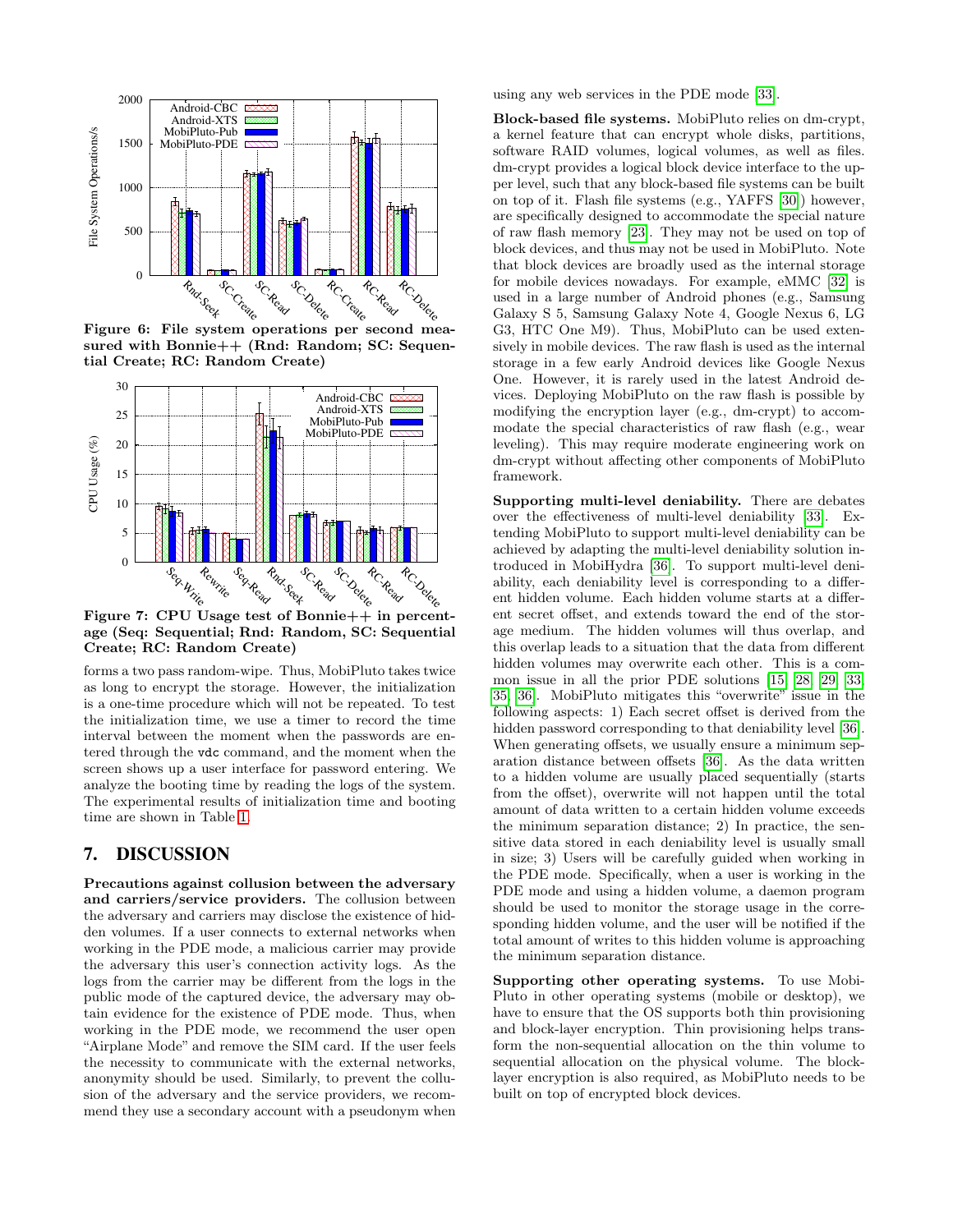|             | Initialization                         | booting time      | booting time                 | booting time      |
|-------------|----------------------------------------|-------------------|------------------------------|-------------------|
|             |                                        | (wrong pwd)       | $(\text{decov } \text{pwd})$ | (hidden pwd)      |
| Android FDE | $18\text{min}23\text{s} \pm 1\text{s}$ | $0.19 \pm 0.02$ s | $0.29 \pm 0.02$ s            | N/A               |
| MobiPluto   | $37\text{min}2s\pm2s$                  | $1.98 \pm 0.03$ s | $1.36 \pm 0.02$ s            | $2.35 \pm 0.03$ s |

<span id="page-8-2"></span>Table 1: Initialization time and booting time

## 8. RELATED WORK

Deniable encryption is an emerging security paradigm in network communications [\[19\]](#page-9-10), disk storage, cloud storage [\[22\]](#page-9-30), etc. In disk storage, most of the existing work relies on either steganography or hidden volumes to achieve deniability.

Steganography-based. Anderson et al. [\[16\]](#page-9-8) propose the first file encryption scheme with PDE support. They present two solutions: Hiding blocks within cover files and hiding blocks within random data. However, both solutions are not suitable for performance-sensitive mobile devices due to high storage and I/O overheads. StegFS [\[28\]](#page-9-3) is a deniableencryption version of the work of Anderson et al. [\[16\]](#page-9-8). It uses the second approach in [\[16\]](#page-9-8) to work on Ext2 file system. However, the existence of the modified Ext2 driver and the external block table may make the system suspicious. In addition, the disk usage rate is low due to the collision avoidance. Pang et al. [\[29\]](#page-9-9) propose a different design that blocks used by hidden files are marked as occupied in the bitmap, and it uses "abandoned blocks" and "dummy blocks" to achieve deniability. Unfortunately, their design is disk space inefficient.

Hidden volumes-based. TrueCrypt [\[35\]](#page-9-2) and FreeOTFE [\[6\]](#page-9-31) are two well-known PDE tools relying on hidden volumes. Compared to TrueCrypt, MobiPluto decouples file system from the underlying storage medium, achieving "file-system friendly" feature. We summarize the differences between TrueCrypt and MobiPluto as follows: 1) TrueCrypt is sensitive to file systems and its hidden volume can only be deployed on top of the storage using FAT or NTFS [\[3\]](#page-8-3). If the storage medium is using a file system with distributed metadata or non-sequential block assignment (e.g., Ext4), TrueCrypt may not work. However, MobiPluto works with any block-based file systems due to its "file system friendly" design. 2) TrueCrypt uses a special boot loader to obtain the user's password before the OS is loaded, but using such a special boot loader may make the system suspicious and may lead to compromise of deniability. To handle the password, MobiPluto uses thin provisioning and regular FDE which should be standard in Android. Thus, the deniability offered by MobiPluto is stronger than that offered by TrueCrypt. 3) TrueCrypt is not a default module in desktop, and the adversary can tell the difference between a TrueCrypt volume and a regular volume (TrueCrypt volume header contains either random data (i.e., salt) or encrypted fields, and regular volume header contains meaningful plaintext fields), so he/she can easily identify the existence of TrueCrypt and may suspect the existence of hidden volumes. This may lead to compromise of deniability. However, FDE has been a default module in Android since version 3.0 and the adversary cannot tell the difference between MobiPluto and Android FDE by disk analysis (the MobiPluto footer cannot be differentiated from FDE footer), so he/she cannot identify the existence of MobiPluto, which is good for deniability. Mobiflage [\[33,](#page-9-5) [15\]](#page-9-6) builds the first PDE scheme for mobile devices. It is implemented in two versions: one for

FAT32 file system in external storage [\[33\]](#page-9-5), and the other for Ext4 file system in internal storage [\[15\]](#page-9-6). The FAT32 version is not suitable for mobile devices without external storage; the Ext4 version needs to significantly modify Ext4 file system that introduces a large attack surface against PDE. MobiHydra [\[36\]](#page-9-7) improves Mobiflage by addressing a new booting-time attack. In addition, it introduces multi-level deniability and supports mode switching without rebooting. Blass et al. [\[18\]](#page-9-32) present HIVE, a desktop PDE scheme that can defend against a multiple-snapshot adversary. HIVE relies on write-only oblivious RAM, which suffers from a high performance overhead.

Others. Ragnarsson et al. [\[31\]](#page-9-4) propose to use thin provisioning to provide deniability. However, their solution requires significant modifications of thin provisioning. In addition, they do not provide any proof-of-concept implementation. Peters et al. [\[30\]](#page-9-28) introduce DEFY, a deniable encrypted file system based on YAFFS. DEFY is the first deniable file system specifically designed for flash-based, solidstate drives. It follows a log-structured design, motivated by the technical constraints of flash memory.

# 9. CONCLUSION

In this paper, we have proposed MobiPluto, a file system friendly PDE solution for mobile devices. MobiPluto achieves the deniability feature as nothing but a "side-effect" of equipping thin provisioning, which is a well-established tool in Linux kernel. Most significantly, MobiPluto utilizes thin provisioning to build an additional layer that can transform the non-sequential allocation on the thin volumes to sequential allocation on the underlying storage medium. This renders it feasible to achieve "file system friendly" PDE using hidden volumes. We have implemented a prototype of MobiPluto on a LG Nexus 4 device and our extensive evaluations have shown that MobiPluto only introduces a small performance overhead.

# 10. ACKNOWLEDGMENTS

We would like to thank our shepherd, Ariel Feldman, and anonymous ACSAC reviewers for their insightful suggestions and advice. This work is partially supported by National 973 Program under Award No. 2014CB340603, and Strategy Pilot Project of Chinese Academy of Sciences under Award No. XDA06010702. Bo Chen is currently supported by US ARO grant ARO W911NF-15-1-0576.

## 11. REFERENCES

- <span id="page-8-0"></span>[1] LVM Administrator's Guide. [https://www.centos.org/](https://www.centos.org/docs/5/html/Cluster_Logical_Volume_Manager/) [docs/5/html/Cluster](https://www.centos.org/docs/5/html/Cluster_Logical_Volume_Manager/) Logical Volume Manager/, 2007.
- <span id="page-8-1"></span>[2] "partitioning" your Nexus S using LVM. [http://forum.xda-developers.com/nexus-s/general/](http://forum.xda-developers.com/nexus-s/general/howto-partitioning-nexus-s-using-lvm-t1656794) [howto-partitioning-nexus-s-using-lvm-t1656794,](http://forum.xda-developers.com/nexus-s/general/howto-partitioning-nexus-s-using-lvm-t1656794) May 2012.
- <span id="page-8-3"></span>[3] TrueCrypt User's Guide. [https://www.grc.com/misc/](https://www.grc.com/misc/truecrypt/TrueCrypt%20User%20Guide.pdf) [truecrypt/TrueCrypt%20User%20Guide.pdf,](https://www.grc.com/misc/truecrypt/TrueCrypt%20User%20Guide.pdf) 2012.